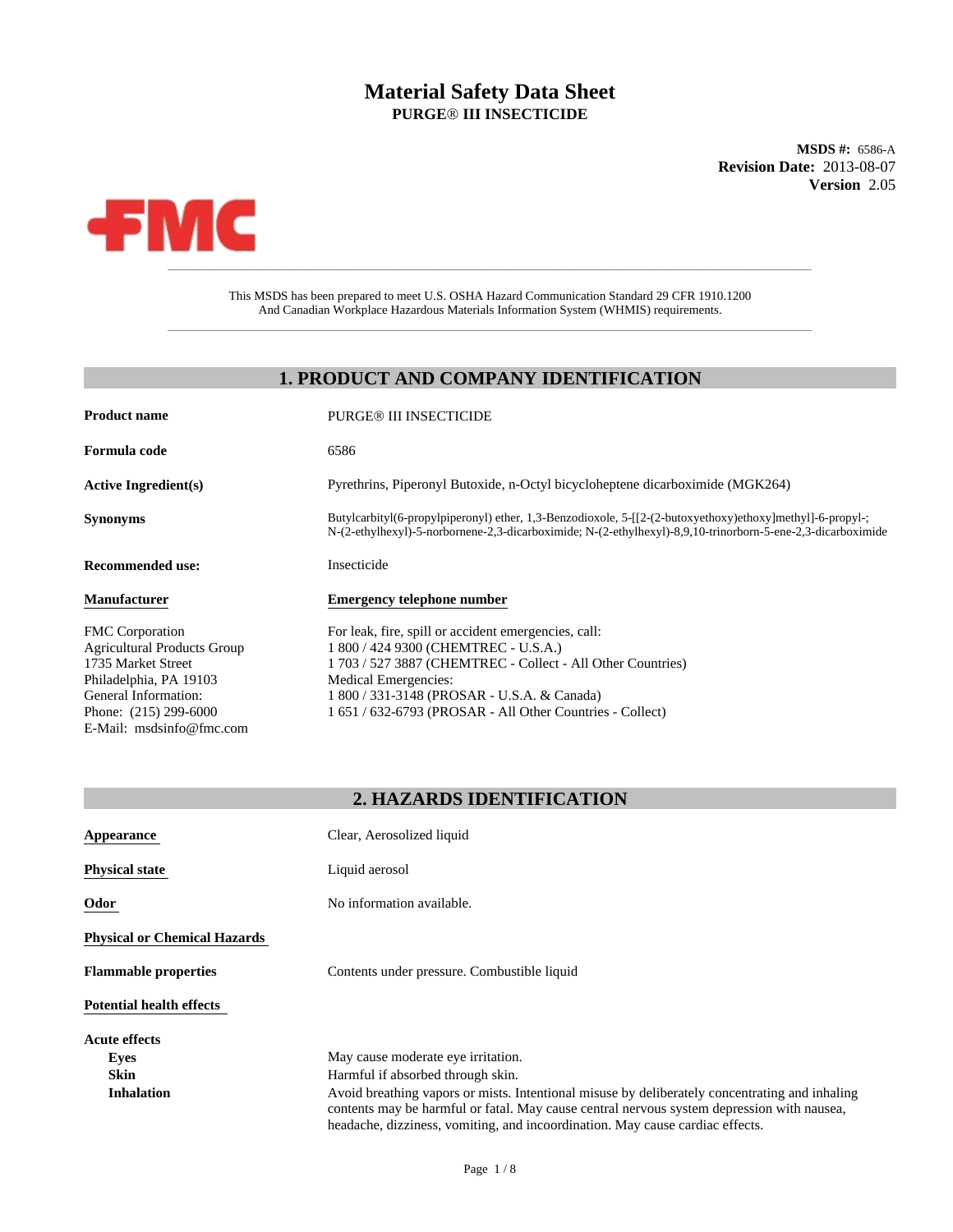**Ingestion**

May be harmful if swallowed. Ingestion may cause gastrointestinal irritation, nausea, vomiting and diarrhea. May cause additional effects as listed under "Inhalation".

**Chronic effects**

**Aggravated Medical Conditions**

Liver disorders, Kidney disorders, Cardiovascular.

### **3. COMPOSITION/INFORMATION ON INGREDIENTS**

#### **Hazardous ingredients**

| <b>Chemical Name</b>                      | CAS-No     | Weight %  |
|-------------------------------------------|------------|-----------|
| .1-Difluoroethane                         | $75-37-6$  | 60-70     |
| Petroleum distillates, hydrotreated light | 64742-47-8 | $20 - 30$ |
| n-Octyl bicycloheptene dicarboximide      | 113-48-4   | 3.05      |
| Piperonyl butoxide                        | $51-03-6$  | 1.95      |
| Pyrethrins                                | 8003-34-7  | 0.975     |

# **5. FIRE-FIGHTING MEASURES Flammable properties** Contents under pressure. Combustible liquid **Flash Point** > 85 °C / > 185 °F **Method** Tag Closed Cup **Sensitivity to Mechanical Impact** Not applicable **4. FIRST AID MEASURES Sensitivity to Static Discharge** Not applicable Eye contact Hold eyes open and rinse slowly and gently with water for 15 to 20 minutes. Remove contact lenses, if present, after the first 5 minutes, then continue rinsing eye. Call a poison control center or doctor for further treatment advice. Skin contact Take off contaminated clothing. Rinse skin immediately with plenty of water for 15-20 minutes. Call a poison control center or doctor for treatment advice. Inhalation Move person to fresh air. If person is not breathing, call 911 (within the U.S. and Canada) or an ambulance, then give artificial respiration, preferably by mouth-to-mouth, if possible. Call a poison control center or doctor for further treatment advice. Ingestion Immediately call a poison control center or doctor. Do not induce vomiting unless told to do so by a poison control center or doctor. Do not give any liquid to the person. Do not induce vomiting or give anything by mouth to an unconscious person. Notes to physician Contains petroleum distillate. Vomiting may cause aspiration pneumonia. If large amounts have been ingested, the stomach and intestines should be evacuated. Treatment is symptomatic and supportive. Digestible fats, oils, or alcohol may increase absorption and so should be avoided.

**Suitable extinguishing media** Foam. Carbon dioxide (CO 2). Dry chemical. Water spray.

**Protective equipment and precautions for firefighters** Isolate fire area. Evaluate downwind. In the event of fire, wear self contained breathing apparatus.

#### **NFPA**

| Health Hazard       |  |
|---------------------|--|
| <b>Flammability</b> |  |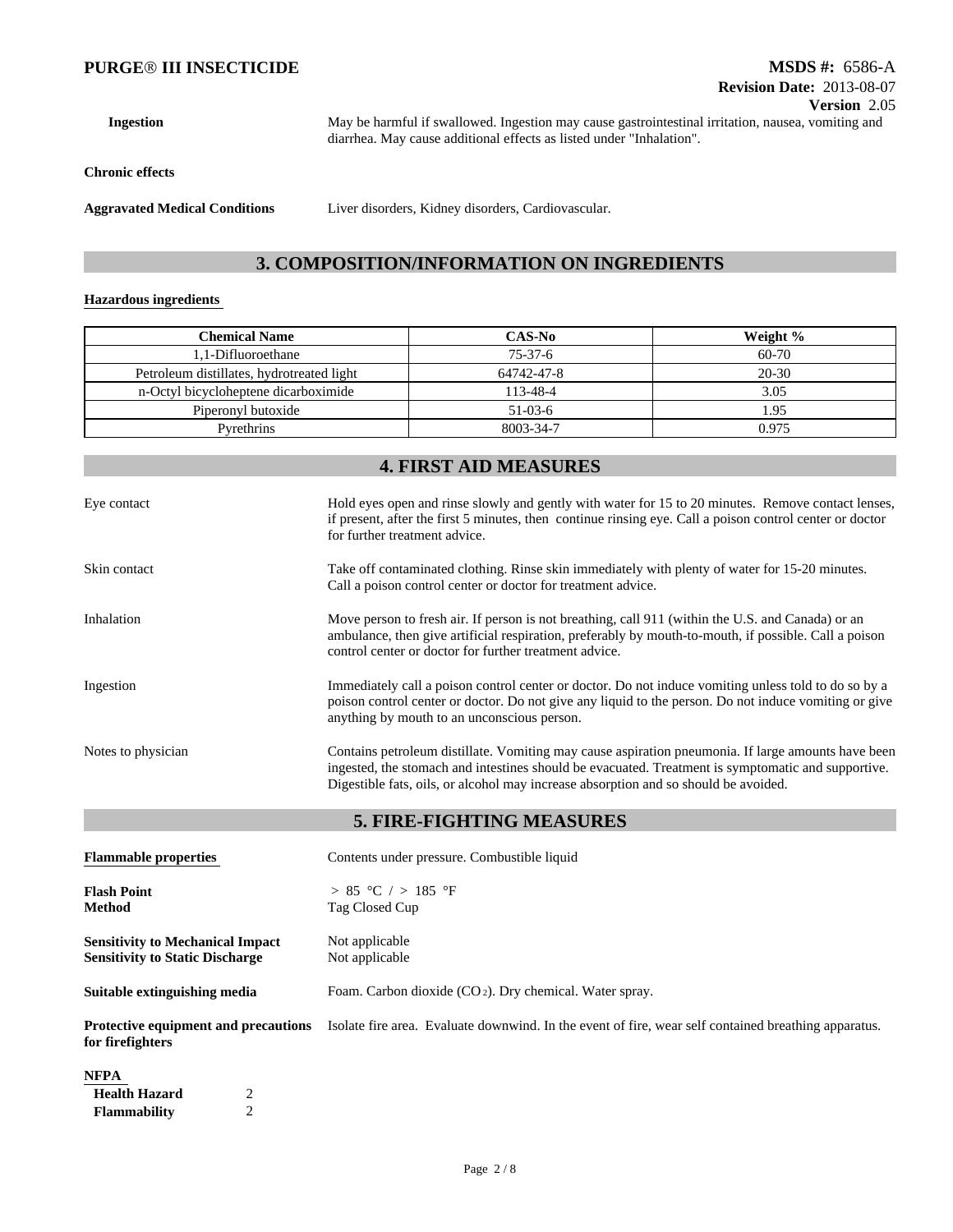**Special Hazards** - **Stability** 0

# **6. ACCIDENTAL RELEASE MEASURES**

| <b>Personal precautions</b>      | Isolate and post spill area. Remove all sources of ignition. Ventilate the area. Wear suitable<br>protective clothing, gloves and eye/face protection. For personal protection see section 8. If<br>ventilation is not possible wear full protection suit and chemical protective equipment.                                             |
|----------------------------------|------------------------------------------------------------------------------------------------------------------------------------------------------------------------------------------------------------------------------------------------------------------------------------------------------------------------------------------|
| <b>Environmental precautions</b> | Keep people and animals away from and upwind of spill/leak. Keep material out of lakes, streams,<br>ponds, and sewer drains.                                                                                                                                                                                                             |
| Methods for cleaning up          | Transfer damaged cans to containers for later disposal. Clean and neutralize spill area, tools and<br>equipment by washing with bleach water and soap. Waste must be classified and labeled prior to<br>recycling or disposal. Dispose of waste as indicated in Section 13. Rinsate may be disposed at a<br>waste water treatment plant. |
| Other                            | For further clean-up instructions call FMC Emergency Hotline number listed in Section 1 "Product"<br>and Company Identification" above.                                                                                                                                                                                                  |
|                                  | 7. HANDLING AND STORAGE                                                                                                                                                                                                                                                                                                                  |
| <b>Handling</b>                  | Do not contaminate other pesticides, fertilizers, water, food or feed by storage or disposal.<br>BEWARE: Aerosol is pressurized. Keep away from direct sun exposure and temperatures over 122<br><sup>o</sup> F. Do not open by force or throw into fire even after use. Do not spray on flames or red-hot objects.                      |
| <b>Storage</b>                   | Keep in a dry, cool and well-ventilated place. Keep away from open flames, hot surfaces and sources<br>of ignition. Keep out of reach of children and animals. Store in original container only.                                                                                                                                         |

# **8. EXPOSURE CONTROL / PERSONAL PROTECTION**

#### **Exposure guidelines**

| <b>Chemical Name</b>                                       | <b>ACGIH TLV</b>                  | <b>OSHA PEL</b>         | <b>NIOSH</b>                                              | Mexico                  |
|------------------------------------------------------------|-----------------------------------|-------------------------|-----------------------------------------------------------|-------------------------|
| Pyrethrins<br>8003-34-7                                    | TWA: $5 \text{ mg/m}^3$           | TWA: $5 \text{ mg/m}^3$ | IDLH: $5000$ mg/m <sup>3</sup><br>TWA: $5 \text{ mg/m}^3$ |                         |
| <b>Chemical Name</b>                                       | <b>British Columbia</b>           | Ouebec                  | <b>Ontario TWAEV</b>                                      | <b>Alberta</b>          |
| Petroleum distillates,<br>hydrotreated light<br>64742-47-8 | TWA: $200 \text{ mg/m}^3$<br>Skin |                         |                                                           |                         |
| Pyrethrins<br>8003-34-7                                    | TWA: $5 \text{ mg/m}^3$           | TWA: $5 \text{ mg/m}^3$ | TWA: $5 \text{ mg/m}^3$                                   | TWA: $5 \text{ mg/m}^3$ |

## **Occupational exposure controls**

| <b>Engineering measures</b>          | When working in confined spaces (tanks, containers, etc.), ensure that there is a supply of air suitable<br>for breathing and wear the recommended equipment.                                                        |
|--------------------------------------|----------------------------------------------------------------------------------------------------------------------------------------------------------------------------------------------------------------------|
| <b>Personal Protective Equipment</b> |                                                                                                                                                                                                                      |
| <b>General Information</b>           | If the product is used in mixtures, it is recommended that you contact the appropriate protective<br>equipment suppliers. These recommendations apply to the product as supplied.                                    |
| <b>Respiratory protection</b>        | If exposure limits are exceeded or irritation is experienced, NIOSH/MSHA approved respiratory<br>protection should be worn. Respiratory protection must be provided in accordance with current<br>local regulations. |
| <b>Eye/face protection</b>           | Tightly fitting safety goggles                                                                                                                                                                                       |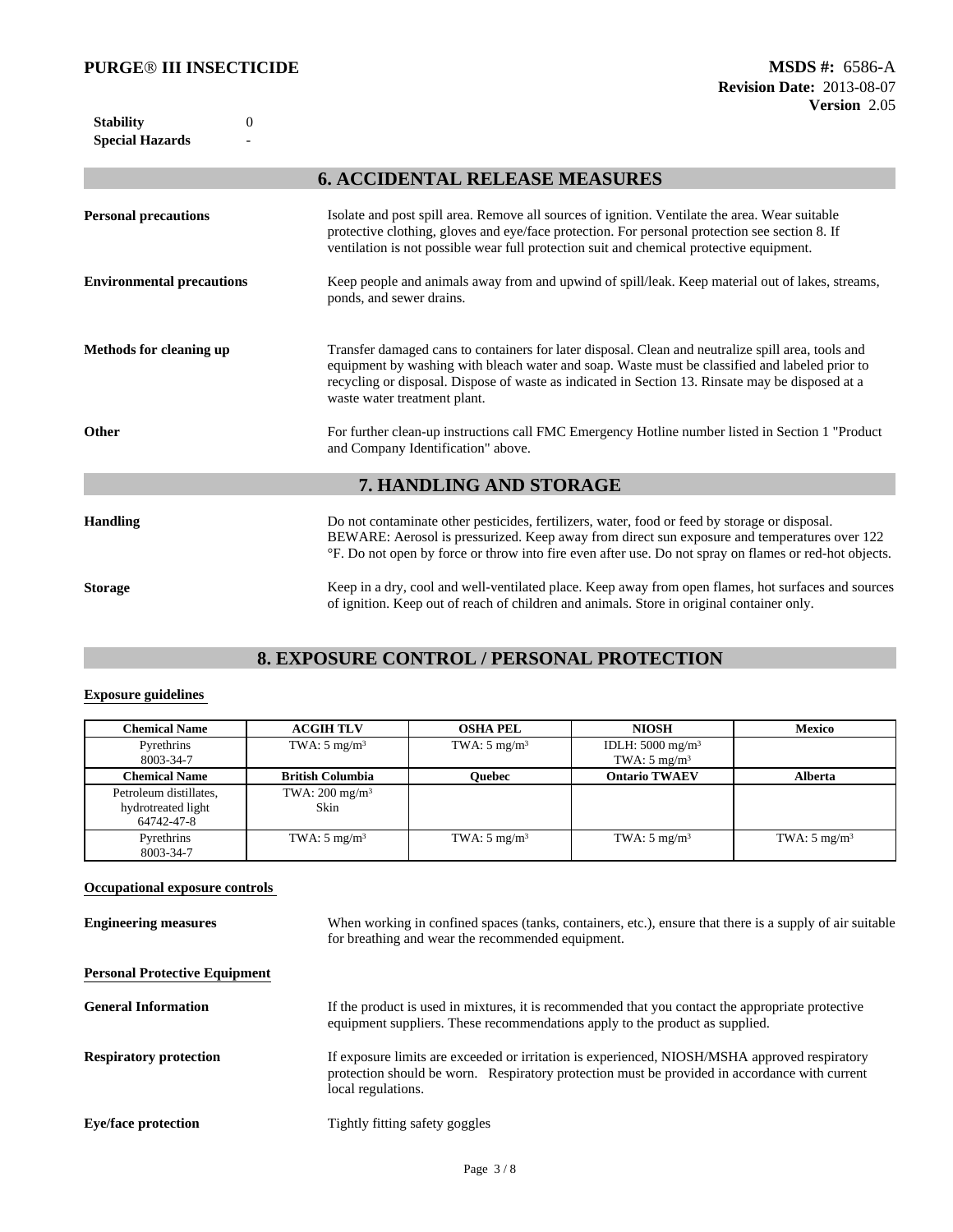| Skin and body protection | Wear long-sleeved shirt, long pants, socks, shoes, and gloves.                                                                                                                                                                                                                   |
|--------------------------|----------------------------------------------------------------------------------------------------------------------------------------------------------------------------------------------------------------------------------------------------------------------------------|
| <b>Hand protection</b>   | Protective gloves                                                                                                                                                                                                                                                                |
| <b>Hygiene measures</b>  | Clean water should be available for washing in case of eye or skin contamination. Wash skin prior to<br>eating, drinking, chewing gum or using tobacco. Remove and wash contaminated clothing before<br>re-use. Launder work clothing separately from regular household laundry. |

# **9. PHYSICAL AND CHEMICAL PROPERTIES**

#### **Information on basic physical and chemical properties**

| Appearance                    | Clear, Aerosolized liquid                   |
|-------------------------------|---------------------------------------------|
| <b>Color</b>                  | Clear                                       |
| <b>Physical state</b>         | Liquid aerosol                              |
| Odor                          | No information available.                   |
| pH                            | No information available.                   |
| <b>Melting Point/Range</b>    | No information available.                   |
| <b>Freezing point</b>         | No information available.                   |
| <b>Boiling Point/Range</b>    | Not applicable                              |
| <b>Flash Point</b>            | $> 85$ °C $/$ > 185 °F Tag Closed Cup       |
| <b>Evaporation rate</b>       | Not applicable                              |
| <b>Flammable properties</b>   | Contents under pressure. Combustible liquid |
| Vapor pressure                | No information available.                   |
| Vapor density                 | No information available.                   |
| <b>Bulk density</b>           | $7.04$ lb/gal                               |
| <b>Water solubility</b>       | No information available                    |
| <b>Percent volatile</b>       | No information available.                   |
| <b>Partition coefficient:</b> | Not applicable                              |
| <b>Viscosity</b>              | No information available.                   |

# **10. STABILITY AND REACTIVITY**

| <b>Stability</b>                        | Stable.                                                           |
|-----------------------------------------|-------------------------------------------------------------------|
| <b>Conditions to avoid</b>              | Keep away from open flames, hot surfaces and sources of ignition. |
| <b>Materials to avoid</b>               | Strong oxidizing agents, Bases, Powdered earth metals             |
| <b>Hazardous decomposition products</b> | Carbon oxides, Hydrogen fluoride, Carbonyl fluoride.              |
| <b>Hazardous polymerization</b>         | Hazardous polymerization does not occur.                          |

# **11. TOXICOLOGICAL INFORMATION**

## **Acute effects**

| Slightly or non-irritating (rabbit)                                                                  |
|------------------------------------------------------------------------------------------------------|
| Slightly or non-irritating (rabbit)                                                                  |
| May be harmful if swallowed. Ingestion may cause gastrointestinal irritation, nausea, vomiting and   |
| diarrhea. May cause additional effects as listed under "Inhalation".                                 |
| Harmful by inhalation. Intentional misuse by deliberately concentrating and inhaling contents may    |
| be harmful or fatal. May cause central nervous system depression with nausea, headache, dizziness,   |
| vomiting, and incoordination. Inhalation of high concentrations of 1,1-diffuoroethane is harmful and |
| may cause heart irregularities, unconcsciousness or death.                                           |
|                                                                                                      |
| $> 2000$ mg/kg (rabbit)                                                                              |
|                                                                                                      |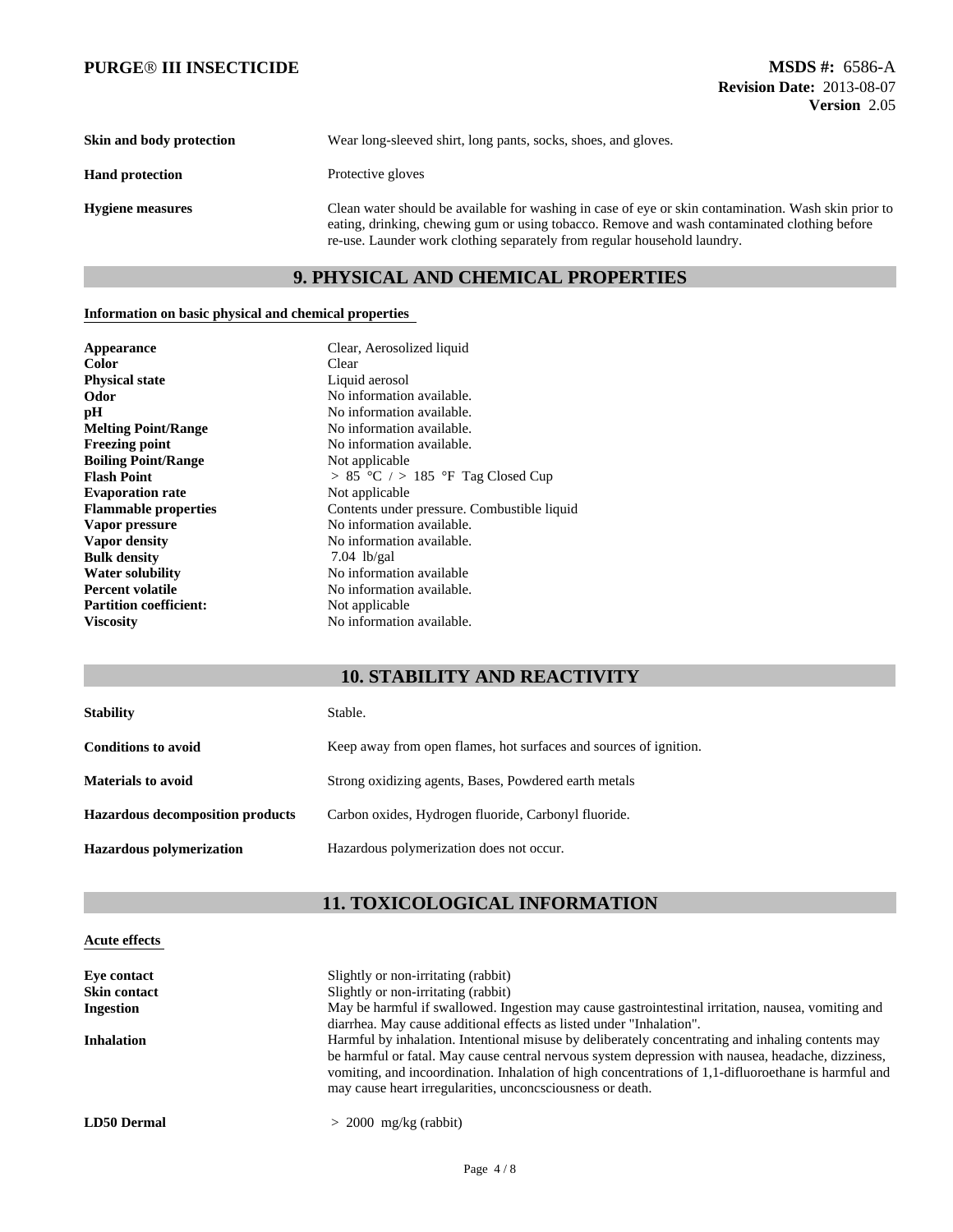| LD50 Oral<br><b>LC50</b> Inhalation: | $2,140$ mg/kg (Rat)<br>$2.5$ mg/L (Rat)                                                                                                                                                                                                                                                                                                                                                                                             |
|--------------------------------------|-------------------------------------------------------------------------------------------------------------------------------------------------------------------------------------------------------------------------------------------------------------------------------------------------------------------------------------------------------------------------------------------------------------------------------------|
| <b>Chronic effects</b>               |                                                                                                                                                                                                                                                                                                                                                                                                                                     |
| Carcinogenicity                      | Not recognized as carcinogenic by Research Agencies (IARC, NTP, OSHA, ACGIH).                                                                                                                                                                                                                                                                                                                                                       |
| <b>Mutagenicity</b>                  | Piperonyl butoxide ether may affect mammalian liver microsomal detoxification enzymes. n-Octyl<br>bicycloheptene dicarboximide was negative in a chromosome aberration assay,.                                                                                                                                                                                                                                                      |
| <b>Developmental Toxicity</b>        | Isopropanol has been reported to cause teratogenicity in laboratory animals.                                                                                                                                                                                                                                                                                                                                                        |
| <b>Target Organ Effects</b>          | Mice fed 0.3 or 0.9% piperonyl butoxide in the diet for 20 days had increased liver weight and other<br>signs of liver toxicity. Male rats given up to 2.4% of piperonyl butoxide in the diet for up to 12<br>weeks had clinical and histologic signs of liver damage; the highest dose group showed preneoplastic<br>changes, including enlargement of hepatocyte nuclei and multinucleated cells. Kidney damage was<br>also seen. |

| <b>Chemical Name</b> | <b>ACGIH</b> | <b>IARC</b> | <b>NTP</b> | <b>OSHA</b> | NIOSH-<br><b>Target</b><br>Organs |
|----------------------|--------------|-------------|------------|-------------|-----------------------------------|
| Pyrethrins           |              |             |            |             | CNS, skin, respiratory            |
|                      |              |             |            |             | system                            |

# **12. ECOLOGICAL INFORMATION**

## **Ecotoxicity**

| Piperonyl butoxide $(51-03-6)$ |          |                |       |             |  |
|--------------------------------|----------|----------------|-------|-------------|--|
| Active Ingredient(s)           | Duration | <b>Species</b> | Value | Units:      |  |
| Piperonyl Butoxide             | LC50     | Fish           | 3.94  | ppm         |  |
|                                | LD50     | Bee            | 25    | $\mu$ g/bee |  |
|                                | LD50     | Bobwhite quail | >2250 | mg/kg       |  |
|                                | LD50     | Mallard duck   | >5620 | ppm         |  |

| <b>Chemical Name</b>                         | <b>Toxicity to algae</b> | <b>Toxicity to fish</b>                                                                                                                                                                                                                                                                                                                                                                                                              | <b>Toxicity to microorganisms</b> | Toxicity to daphnia and other<br>aquatic invertebrates |
|----------------------------------------------|--------------------------|--------------------------------------------------------------------------------------------------------------------------------------------------------------------------------------------------------------------------------------------------------------------------------------------------------------------------------------------------------------------------------------------------------------------------------------|-----------------------------------|--------------------------------------------------------|
| Petroleum distillates,<br>hydrotreated light |                          | $LC50 = 45$ mg/L Pimephales<br>promelas 96 h LC50= $2.2 \text{ mg/L}$<br>Lepomis macrochirus 96 h<br>$LC50 = 2.4$ mg/L Oncorhynchus<br>mykiss 96 h                                                                                                                                                                                                                                                                                   |                                   | $LC50 = 4720$ mg/L 96 h                                |
| Pyrethrins                                   |                          | LC50 0.054 mg/L<br>Oncorhynchus mykiss 96 h<br>LC50 0.0031-0.0038 mg/L<br>Oncorhynchus mykiss 96 h<br>LC50 0.02-0.03 mg/L<br>Oncorhynchus mykiss 96 h<br>LC50 0.0322-0.0472 mg/L<br>Lepomis macrochirus 96 h<br>LC50 0.003-0.0046 mg/L<br>Lepomis macrochirus 96 h<br>LC50 0.074 mg/L Lepomis<br>macrochirus 96 h LC50<br>$0.0425 - 0.121$ mg/L Pimephales<br>promelas 96 h LC50<br>$0.224 - 0.458$ mg/L Pimephales<br>promelas 96 h |                                   |                                                        |

#### **Environmental Fate**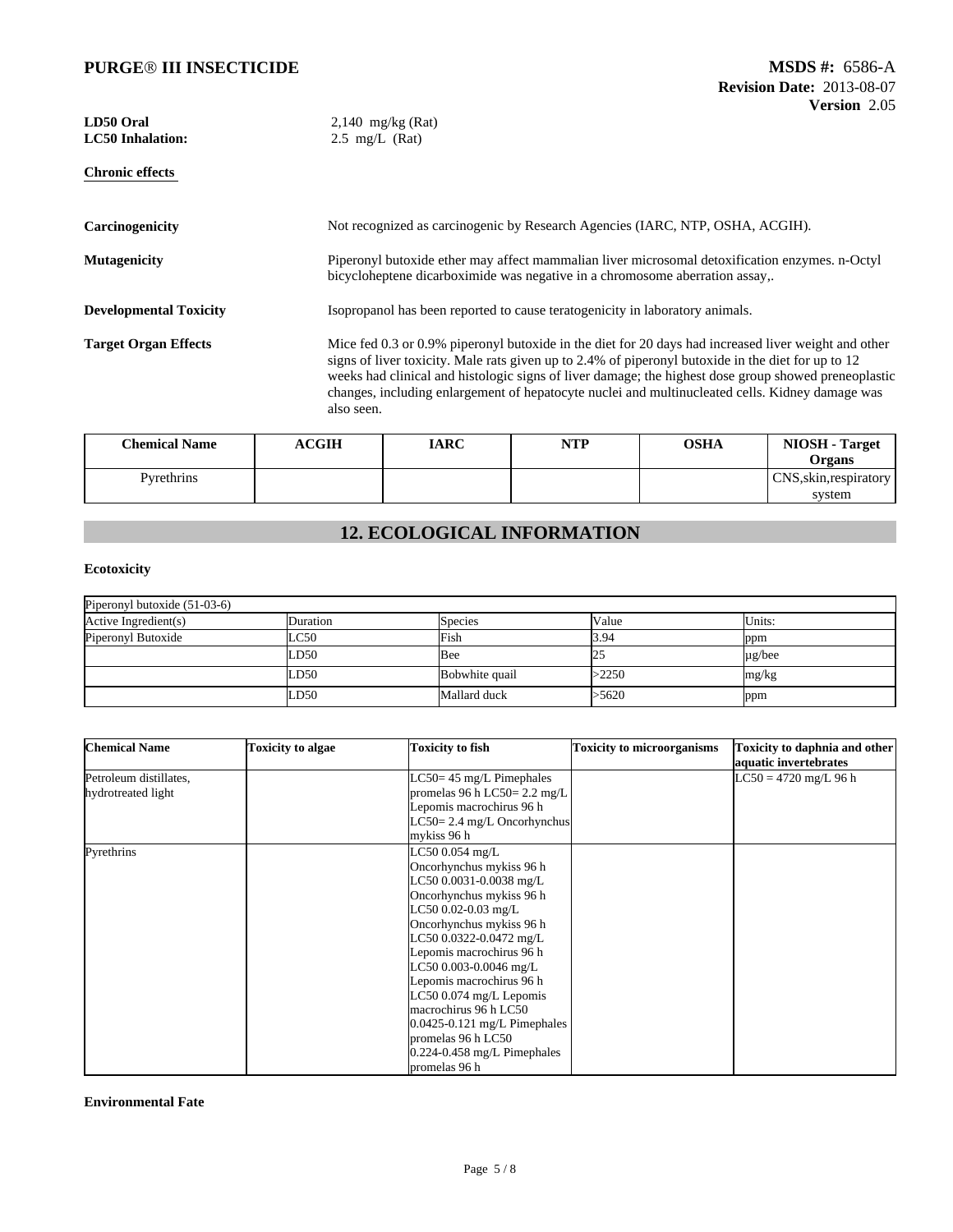# **13. DISPOSAL CONSIDERATIONS**

| Waste disposal methods        | Improper disposal of excess pesticide, spray mixture, or rinsate is prohibited. If these wastes cannot<br>be disposed of by use according to label instructions, contact appropriate disposal authorities for<br>guidance.                                                                                                             |
|-------------------------------|----------------------------------------------------------------------------------------------------------------------------------------------------------------------------------------------------------------------------------------------------------------------------------------------------------------------------------------|
| <b>Contaminated packaging</b> | Containers must be disposed of in accordance with local, state and federal regulations. Refer to the<br>product label for container disposal instructions.                                                                                                                                                                             |
|                               | <b>14. TRANSPORT INFORMATION</b>                                                                                                                                                                                                                                                                                                       |
| <b>DOT</b>                    | USDOT is requiring that products formerly classified as "Consumer Commodity, ORM-D" transition<br>to "Limited Quantity" by 1/1/2021. During the transition period the 49CFR carton shipping marks<br>may be Consumer Commodity (old) or Limited Quantity Diamond (new). Please prepare shipping<br>documents to match the carton mark. |
| <b>Packaging Type</b>         | 7.3 oz Containers                                                                                                                                                                                                                                                                                                                      |
| Proper shipping name          | <b>Consumer Commodity</b>                                                                                                                                                                                                                                                                                                              |
| <b>Hazard</b> class           | ORM-D                                                                                                                                                                                                                                                                                                                                  |
| <b>TDG</b>                    | Product is shipped in Canada as a LIMITED QUANTITY. Please prepare shipping documents to<br>match the carton mark.                                                                                                                                                                                                                     |
| <b>UN/ID No</b>               | <b>UN1950</b>                                                                                                                                                                                                                                                                                                                          |
| Proper shipping name          | Aerosols                                                                                                                                                                                                                                                                                                                               |
| <b>Hazard Class</b>           | 2.1                                                                                                                                                                                                                                                                                                                                    |
| <b>Description</b>            | (1,1-Difluoroethane, Isopropyl alcohol)                                                                                                                                                                                                                                                                                                |
| <b>ICAO/IATA</b>              |                                                                                                                                                                                                                                                                                                                                        |
| $\overline{UN/ID N_0}$        | <b>ID8000</b>                                                                                                                                                                                                                                                                                                                          |
| Proper shipping name          | <b>Consumer Commodity</b>                                                                                                                                                                                                                                                                                                              |
| <b>Hazard Class</b>           | 9                                                                                                                                                                                                                                                                                                                                      |
| <b>IMDG/IMO</b>               |                                                                                                                                                                                                                                                                                                                                        |
| <b>UN/ID No</b>               | <b>UN1950</b>                                                                                                                                                                                                                                                                                                                          |
| Proper shipping name          | Aerosols                                                                                                                                                                                                                                                                                                                               |
| <b>Hazard Class</b>           | $\overline{2}$                                                                                                                                                                                                                                                                                                                         |
|                               | $F-D, S-U$                                                                                                                                                                                                                                                                                                                             |
| EmS No.<br><b>Description</b> | &UN1950& (1,1-Difluoroethane, Isopropyl alcohol), 2                                                                                                                                                                                                                                                                                    |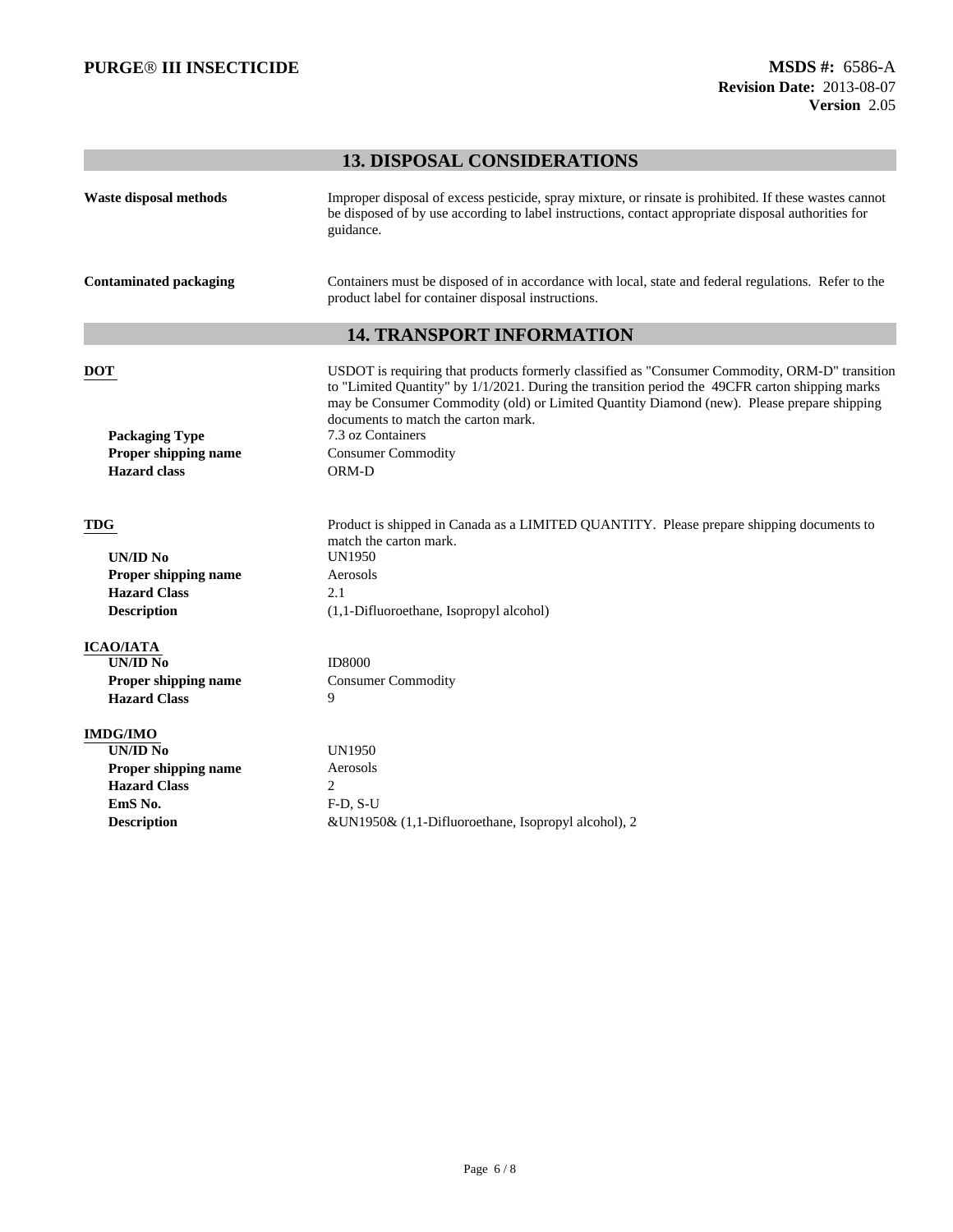# **15. REGULATORY INFORMATION**

#### **U.S. Federal Regulations**

#### **SARA 313**

Section 313 of Title III of the Superfund Amendments and Reauthorization Act of 1986 (SARA). This product contains a chemical or chemicals which are subject to the reporting requirements of the Act and Title 40 of the Code of Federal Regulations, Part 372:

| <b>Chemical Name</b>                     | <b>CAS-No</b> | Weight % | <b>SARA 313 - Threshold Values</b> |
|------------------------------------------|---------------|----------|------------------------------------|
|                                          |               |          | $\frac{6}{9}$                      |
| Piperonyl butoxide                       | $51-03-6$     | 1.95     | 1.0                                |
|                                          |               |          |                                    |
| <b>SARA 311/312 Hazard Categories</b>    |               |          |                                    |
| <b>Acute Health Hazard</b>               | yes           |          |                                    |
| <b>Chronic Health Hazard</b>             | yes           |          |                                    |
| <b>Fire Hazard</b>                       | yes           |          |                                    |
| <b>Sudden Release of Pressure Hazard</b> | no            |          |                                    |
| <b>Reactive Hazard</b>                   | no            |          |                                    |

#### **CERCLA**

This material, as supplied, contains one or more substances regulated as a hazardous substance under the Comprehensive Environmental Response Compensation and Liability Act (CERCLA) (40 CFR 302):

| :hemical<br>Name  | - -<br><b>Hazardous Substances</b><br>ĸ | extremely<br><b>Hazardous</b><br>: Substance<br>the contract of the contract of the contract of |
|-------------------|-----------------------------------------|-------------------------------------------------------------------------------------------------|
| <b>Pyrethrins</b> | -lh                                     |                                                                                                 |

| <b>Chemical Name</b> | <b>U.S.</b> -<br>. - TSCA (Toxic Substances Control Act) - Section 8(d) - 716.120(a) - Health and Safety Reporting -<br><b>List of Substances</b> |
|----------------------|---------------------------------------------------------------------------------------------------------------------------------------------------|
| 1-Difluoroethane     | 04/13/1989                                                                                                                                        |

#### **International Regulations**

| <b>Mexico - Grade</b> | Serious risk. Grade 3                                                                                                                         |                                                                                                       |
|-----------------------|-----------------------------------------------------------------------------------------------------------------------------------------------|-------------------------------------------------------------------------------------------------------|
| <b>Chemical Name</b>  | <b>Mexico - Pollutant Release and Transfer</b><br><b>Register - Reporting Emissions for</b><br><b>Fabrication, Process or Use - Threshold</b> | <b>Pollutant Release and Transfer Register -</b><br><b>Reporting Emissions - Threshold Quantities</b> |
|                       | <b>Ouantities</b>                                                                                                                             |                                                                                                       |
| 1.1-Difluoroethane    | 1000<br>$100 \text{ kg/yr}$                                                                                                                   | $1000 \text{ kg/yr}$                                                                                  |

#### **Canada**

**This product has been classified in accordance with the hazard criteria of the Controlled Products Regulations (CPR) and the MSDS contains all the information required by the CPR.**

**WHMIS Hazard Class** B5 Flammable aerosol



D1B Toxic materials D2B Toxic materials